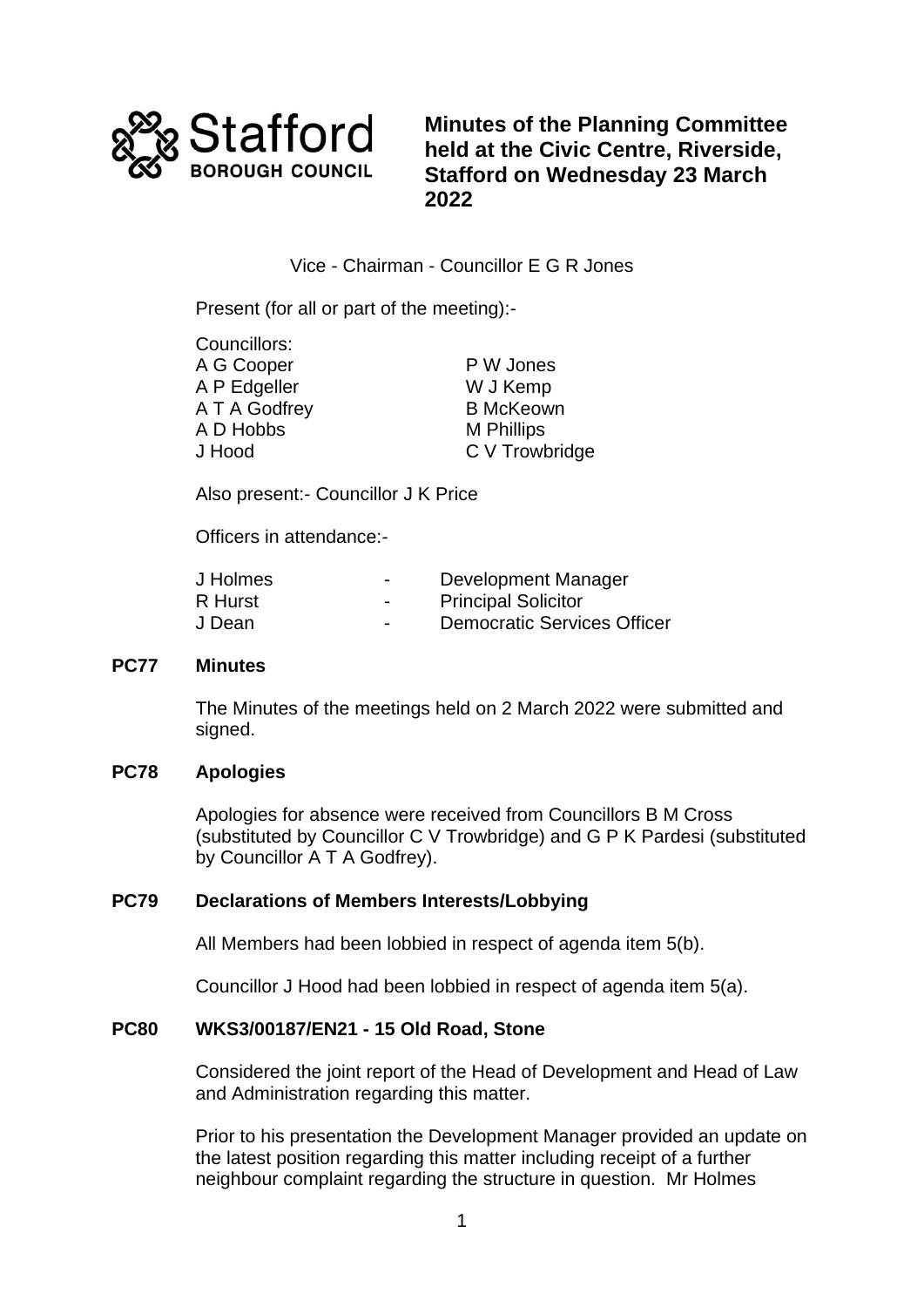informed Members that the privacy screen had been altered in form since publication of the agenda and now constituted a mobile structure as it was no longer joined to the garden shed, as previously reported. Continuing, Mr Holmes advised Members to recognise the revised situation at the property and that no further action be taken as there were no longer any breaches of planning law to address.

On being put to the vote the proposal was declared to be carried.

RESOLVED:- that Committee acknowledge that the structure in question was by nature mobile and subsequently not in breach of planning law, therefore no further action be taken at this time.

*The Development Manager undertook to investigate raising the matter with alternate appropriate bodies.*

#### **PC81 WKS2/00096/EN20 - Land at Redhill Road, Stone**

Considered the joint report of the Head of Development and Head of Law and Administration regarding this matter.

Prior to his presentation the Development Manager drew Members attention to paragraphs 1.8 and 1.12 of the joint report and a minor typographical error in paragraph 1.9 before highlighted the conclusion and recommendations as set out in paragraphs 3 and 4 respectively.

It was subsequently moved by Councillor B McKeown and seconded by Councillor C V Trowbridge that the recommendation as set out in the joint report be approved.

On being put to the vote the proposal was declared to be carried.

RESOLVED:- that appropriate action be authorised to include all steps including the instigation of court proceedings and any work required to secure the reduction in height of the unauthorised fence to not more than 1.0m in height.

#### **PC82 ART4/0020/EN21 - Unauthorised Development in Respect of 49 Tunley Street in the Stone Article 4 Direction Area and Stone Conservation Area.**

Considered the joint report of the Head of Development and Head of Law and Administration regarding this matter.

It was subsequently moved by Councillor J Hood and seconded by Councillor A P Edgeller that the recommendation as set out in the joint report be approved.